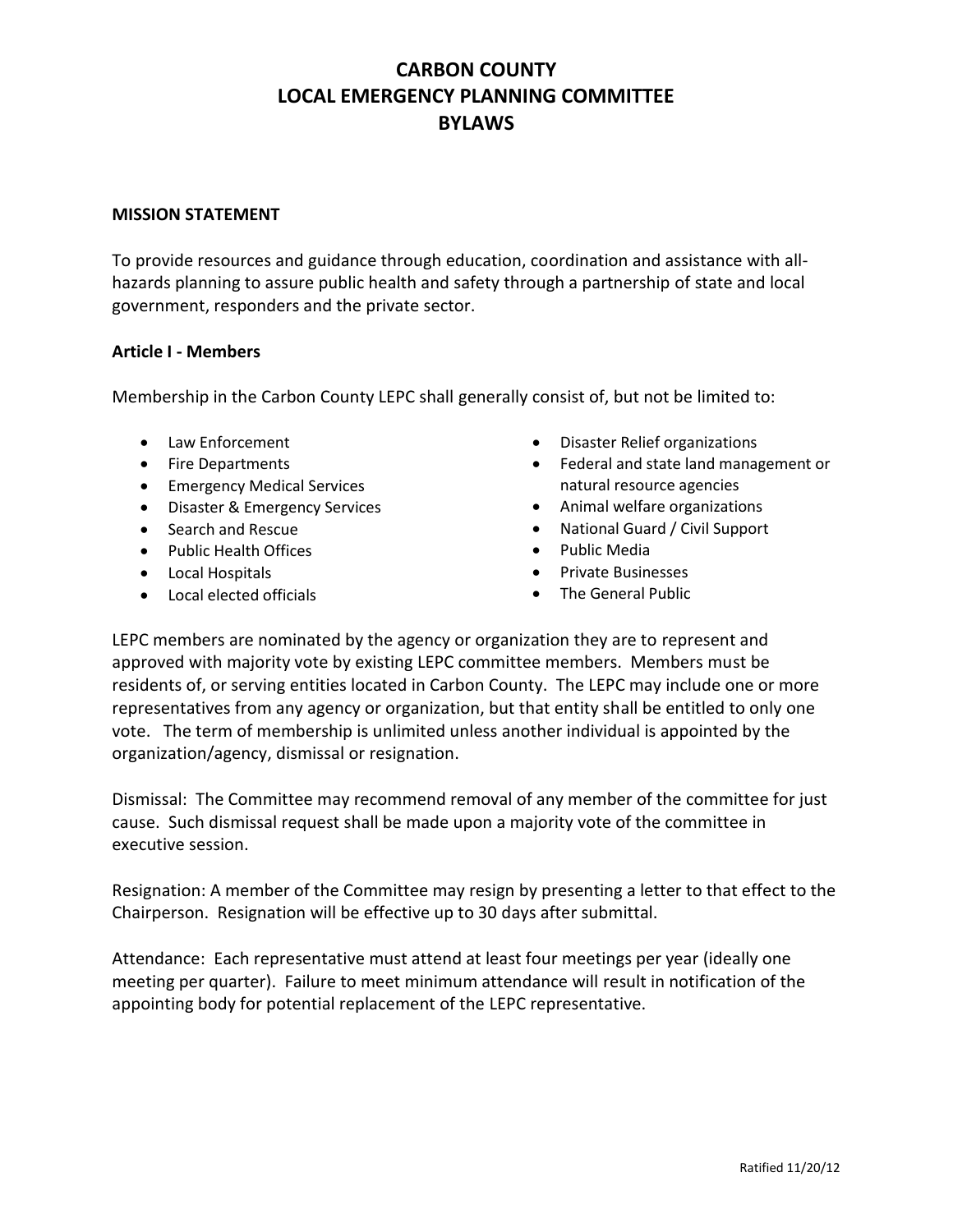## **CARBON COUNTY LOCAL EMERGENCY PLANNING COMMITTEE BYLAWS**

### **Article II – Officers & Subcommittees**

Officers of the Carbon County LEPC shall be:

- Chairman;
- Vice-Chairman; and
- Secretary.

Each officer shall be appointed by the Carbon County Commissioners and shall serve a term of 2 years. Terms shall run from July 1 to June 30. The Chairman and Secretary will be appointed in even years. The Vice Chairman will be appointed in odd years.

The Chairman will determine the structure and composition of the subcommittees. Subcommittees will convene to consider issues assigned by the Committee and/or issues of the subcommittee's devising. Subcommittee meetings will be held at the discretion of subcommittee chairs in terms of frequency and location. Subcommittee meetings are open to the public but are not required to be advertised. Subcommittee s will report their findings and make their recommendations to the full Committee.

## **Article III - Meetings**

Meetings are open to the public and shall be held regularly as called by the Chairman. Notice of all meetings shall be published in the Carbon County News at least five days prior to the day of the meeting. A quorum of members is required for the conduct of business, and consists of the presence of a minimum of six representatives.

## **Article IV - Public Availability**

The Carbon County LEPC shall annually publish a notice in the Carbon County News during the month of June, advising that the Hazardous Materials Response Plan Annex, Material Safety Data Sheets (MSDS) or chemical inventory lists, and follow-up emergency notices are available for public review; consistent with Section 322 of the Emergency Planning and Community Right to Know Act (EPCRA). The public notice shall also state that follow-up emergency notices may be issued.

The public may view these documents at the Carbon County Administration Building located at 17 11<sup>th</sup> Street West, Red Lodge, MT 59068 during normal office hours.